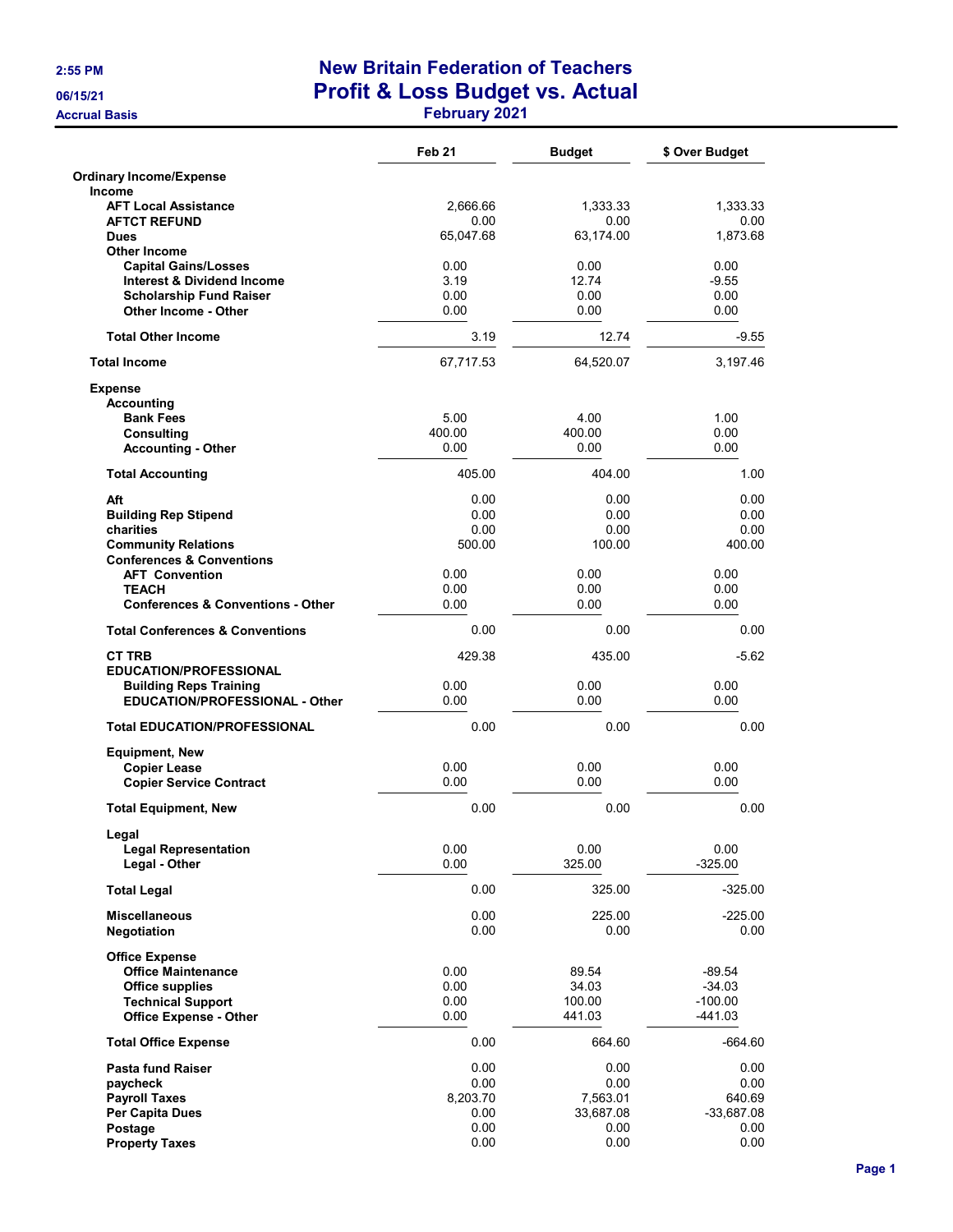|                                      | Feb <sub>21</sub> | <b>Budget</b> | \$ Over Budget |
|--------------------------------------|-------------------|---------------|----------------|
| Rent                                 | 850.00            | 850.00        | 0.00           |
| <b>Rep Stipend</b>                   | 0.00              | 0.00          | 0.00           |
| <b>Salaries &amp; Benefits</b>       |                   |               |                |
| <b>Clerical Consulting</b>           | 0.00              | 642.00        | $-642.00$      |
| <b>Committee Chairpersons</b>        | 637.50            | 0.00          | 637.50         |
| <b>Officers' Stipends</b>            | 18,750.00         | 18,300.00     | 450.00         |
| <b>President Salary</b>              | 0.00              | 0.00          | 0.00           |
| <b>Total Salaries &amp; Benefits</b> | 19,387.50         | 18,942.00     | 445.50         |
| Scholarship                          | 0.00              | 0.00          | 0.00           |
| <b>Social Functions</b>              |                   |               |                |
| Meetings, (Food)                     | 0.00              | 0.00          | 0.00           |
| <b>Retirement gifts</b>              | 0.00              | 0.00          | 0.00           |
| <b>Social Functions - Other</b>      | 0.00              | 0.00          | 0.00           |
| <b>Total Social Functions</b>        | 0.00              | 0.00          | 0.00           |
| <b>Utilities</b>                     | 128.11            | 157.68        | $-29.57$       |
| void                                 | 0.00              | 0.00          | 0.00           |
| Welfare                              | 0.00              | 0.00          | 0.00           |
| <b>Total Expense</b>                 | 29,903.69         | 63,353.37     | $-33,449.68$   |
| <b>Net Ordinary Income</b>           | 37,813.84         | 1,166.70      | 36,647.14      |
| Net Income                           | 37,813.84         | 1,166.70      | 36,647.14      |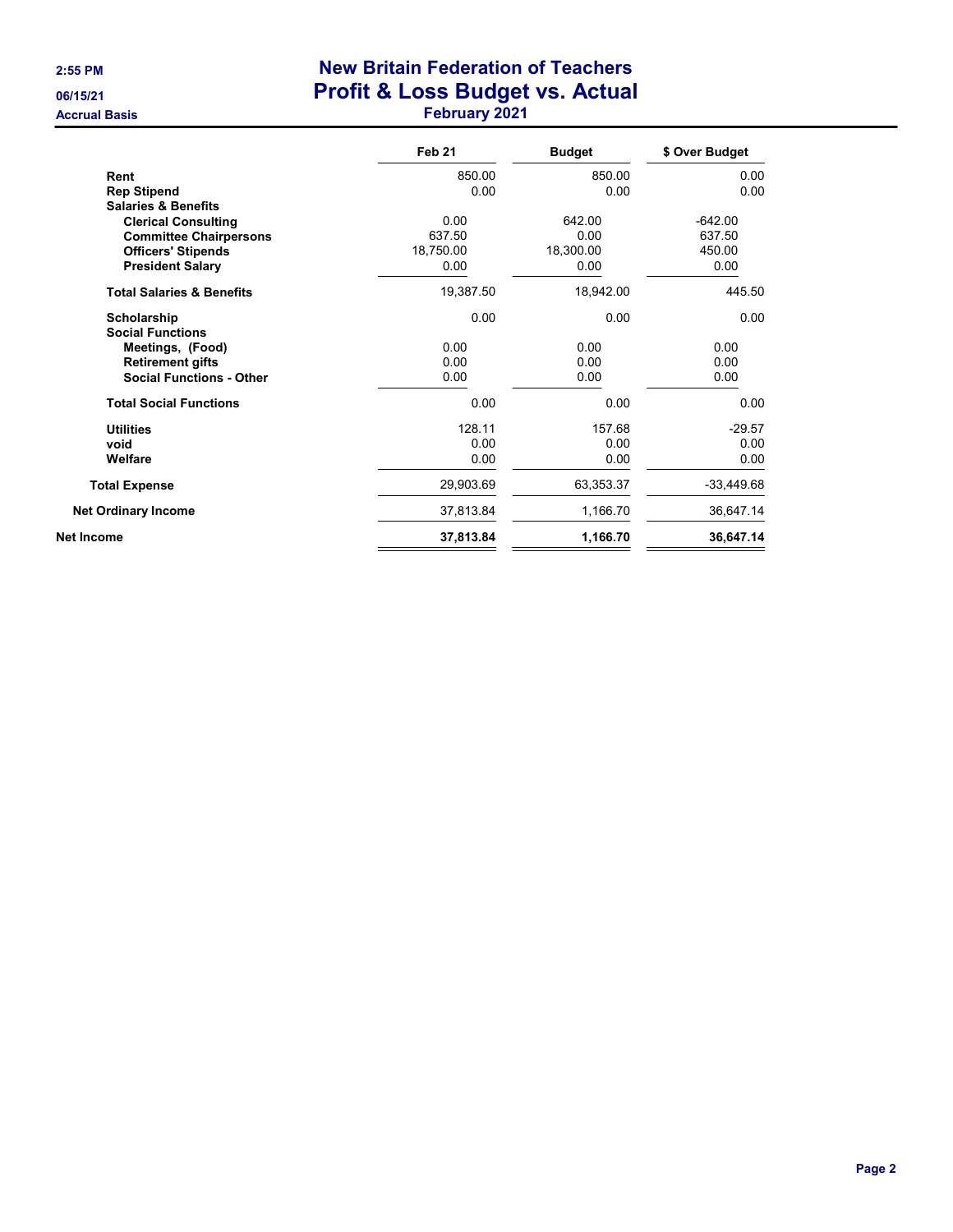|                                                    | % of Budget        |
|----------------------------------------------------|--------------------|
| <b>Ordinary Income/Expense</b>                     |                    |
| Income                                             |                    |
| <b>AFT Local Assistance</b><br><b>AFTCT REFUND</b> | 200.0%<br>$0.0\%$  |
| <b>Dues</b>                                        | 103.0%             |
| <b>Other Income</b>                                |                    |
| <b>Capital Gains/Losses</b>                        | $0.0\%$            |
| <b>Interest &amp; Dividend Income</b>              | 25.0%              |
| <b>Scholarship Fund Raiser</b>                     | $0.0\%$            |
| Other Income - Other                               | 0.0%               |
| <b>Total Other Income</b>                          | 25.0%              |
| <b>Total Income</b>                                | 105.0%             |
| <b>Expense</b>                                     |                    |
| <b>Accounting</b>                                  |                    |
| <b>Bank Fees</b>                                   | 125.0%             |
| Consulting                                         | 100.0%             |
| <b>Accounting - Other</b>                          | $0.0\%$            |
| <b>Total Accounting</b>                            | 100.2%             |
|                                                    |                    |
| Aft<br><b>Building Rep Stipend</b>                 | $0.0\%$<br>$0.0\%$ |
| charities                                          | $0.0\%$            |
| <b>Community Relations</b>                         | 500.0%             |
| <b>Conferences &amp; Conventions</b>               |                    |
| <b>AFT Convention</b>                              | 0.0%               |
| <b>TEACH</b>                                       | 0.0%               |
| <b>Conferences &amp; Conventions - Other</b>       | $0.0\%$            |
| <b>Total Conferences &amp; Conventions</b>         | 0.0%               |
|                                                    |                    |
| <b>CT TRB</b><br><b>EDUCATION/PROFESSIONAL</b>     | 98.7%              |
| <b>Building Reps Training</b>                      | 0.0%               |
| <b>EDUCATION/PROFESSIONAL - Other</b>              | $0.0\%$            |
|                                                    |                    |
| <b>Total EDUCATION/PROFESSIONAL</b>                | $0.0\%$            |
| <b>Equipment, New</b>                              |                    |
| <b>Copier Lease</b>                                | $0.0\%$            |
| <b>Copier Service Contract</b>                     | $0.0\%$            |
| <b>Total Equipment, New</b>                        | 0.0%               |
| Legal                                              |                    |
| <b>Legal Representation</b>                        | $0.0\%$            |
| Legal - Other                                      | $0.0\%$            |
| <b>Total Legal</b>                                 | $0.0\%$            |
| <b>Miscellaneous</b>                               | $0.0\%$            |
| <b>Negotiation</b>                                 | $0.0\%$            |
| <b>Office Expense</b>                              |                    |
| <b>Office Maintenance</b>                          | $0.0\%$            |
| <b>Office supplies</b>                             | $0.0\%$            |
| <b>Technical Support</b>                           | $0.0\%$            |
| <b>Office Expense - Other</b>                      | $0.0\%$            |
| <b>Total Office Expense</b>                        | $0.0\%$            |
| <b>Pasta fund Raiser</b>                           | 0.0%               |
| paycheck                                           | $0.0\%$            |
| <b>Payroll Taxes</b>                               | 108.5%             |
| Per Capita Dues                                    | $0.0\%$            |
| Postage                                            | $0.0\%$            |
| <b>Property Taxes</b>                              | $0.0\%$            |